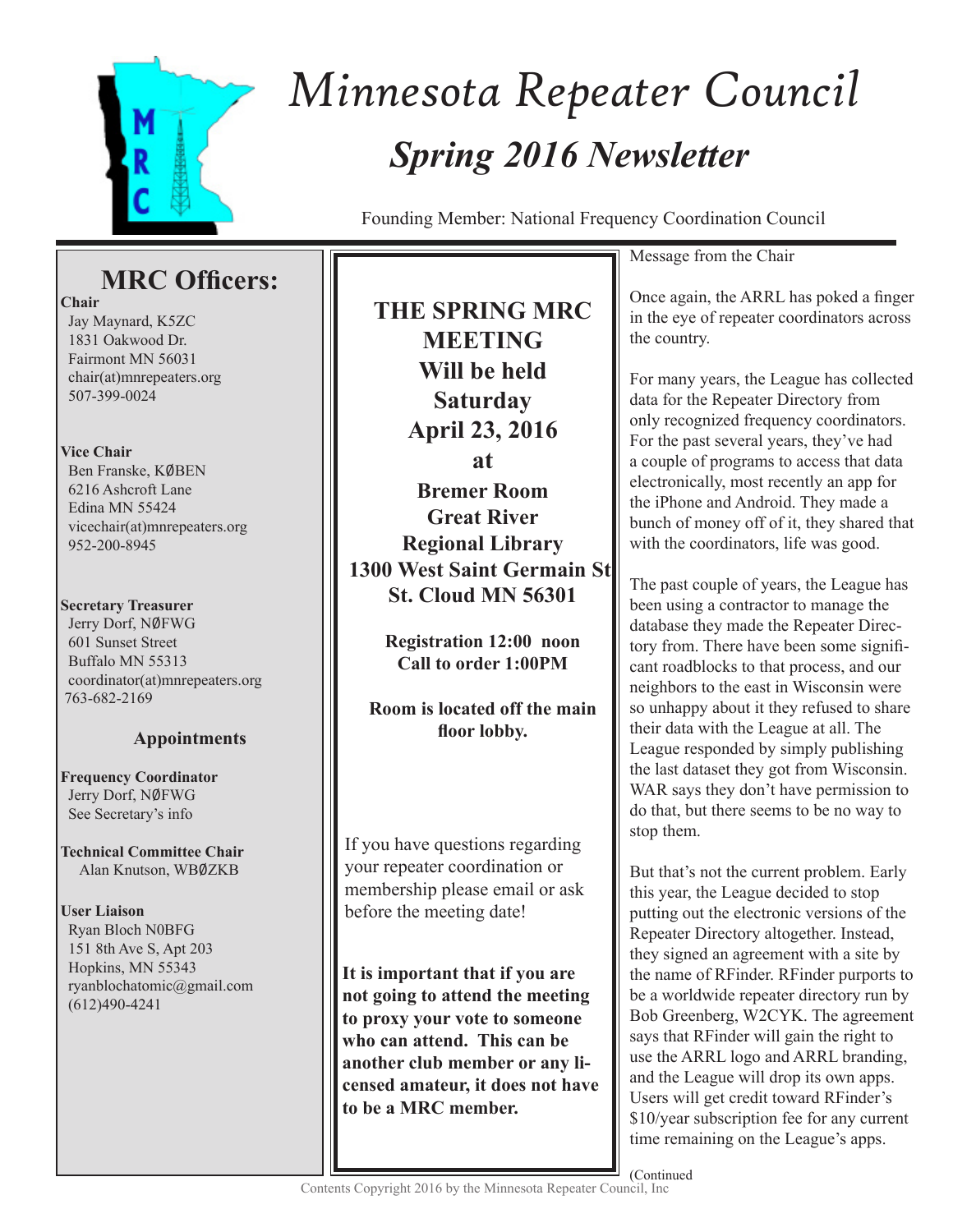Contents Copyright 2016 by the Minnesota Repeater Council, Inc Page 2

The problem with all of this is simple. RFinder accepts data submissions from anyone and everyone. You don't even have to be a subscriber. They also will not remove any repeater listing from their database for any reason. In discussions various folks have had with Greenberg, he has said that he will be happy to grant coordinators the ability to submit listings, but they are subject to being edited by anyone at any time, and he will not accept any requests from coordinators to remove or flag uncoordinated repeaters in his database

The League swears up and down they will not pass along their current Repeater Directory database to RFinder, and that it's purely a licensing deal. This ignores one crucial fact, however. People are going to see the League's logo on the site and app, and assume that data is official and authoritative. Since there is no uncoordinated flag and uncoordinated listings will be present in the RFinder database, what will happen when someone complains about interference between an uncoordinated repeater and a coordinated one? The FCC will probably come to us, but then when we say that Joe Blow's repeater is uncoordinated, Joe will point to the RFinder database and say "it's coordinated! The ARRL says so!"

I don't think there's a whole lot we can do to reverse or mitigate this disaster. The League has shown over and over that it doesn't care very much about the coordination community. The only hope we have is to convince the Board of Directors they screwed up and to back out of the deal. I've spoken to Kent Olson, KA0QDG, our new Dakota Division director (since Greg Widin got promoted to Vice President). I'd suggest all of you do the same, and if you live outside Minnesota, then contact the Director that serves your area. You can find him on one of the first pages of QST.

I've long argued that the League isn't out to get us coordinators. Stuff like this makes that argument harder and harder to make each time.

Jay Maynard, K5ZC

#### **Secretary, Treasurers & Coordinators Notes**

#### 2016 Repeater Director Submission

Thanks to Dave Ventura we created a data file from the MRC database to submit to the ARRL. This was a combination of automated and manual processing. It is a best case effort and errors or omissions likely exist. Data used was from late November with manual revisions in mid-January. Unlike past years I did not see a proof. There is no plans for CTK to support the ARRL format at this time.

#### Model based coordination

Minnesota coordination policy along with Wisconsin allows for coordination based on predicted coverage with mobiles. WAR has been doing modeling along the WI/IL boarder for some time. Recently there have some WI systems coordinated along the border using the ridge as a natural barrier. As a reminder both MRC and WAR policy does not consider base stations or weak signal operation.

#### Selective Access Plan

The MRC has a suggested list of CTCSS tones for use in regions, this list does not cover the newer digital modes such as DSQ (FUSION), color code (DMR), RAN(NXDN) or DCS codes. I will present a revised plan at the spring meeting based on work done by Dave Karr and others. The MRC membership voted down mandatory use of CTCSS at a past meeting, therefore that will stand.

Wisconsin has mandated the use of conditional access for all repeaters and will make that known on our notices for new coordination's or if a proposed tone conflicts.

#### Old records

We have a number of old repeaters that have not been updated in over 2 years that I will be addressing this summer! De-coordination does not solve the issue if the repeater is still on the air. The other problem is systems that are reported to be on the air and actually are not. There is no easy answer to both of these situations.

#### Coordinators Tool Kit

Updates for bug fixes and added features are being released. Emission designator for 4KHz FM will be changed to 16K0F3E to be consistent with MRC policy, WAR and commercial standards. Applications and update forms are being scanned into CTK as part of the record.

990N non profit postcard has been filed with the IRS for 2015

Annual update will proceed as normal in mid to late August 2016

### 73's Jerry Dorf, N0FWG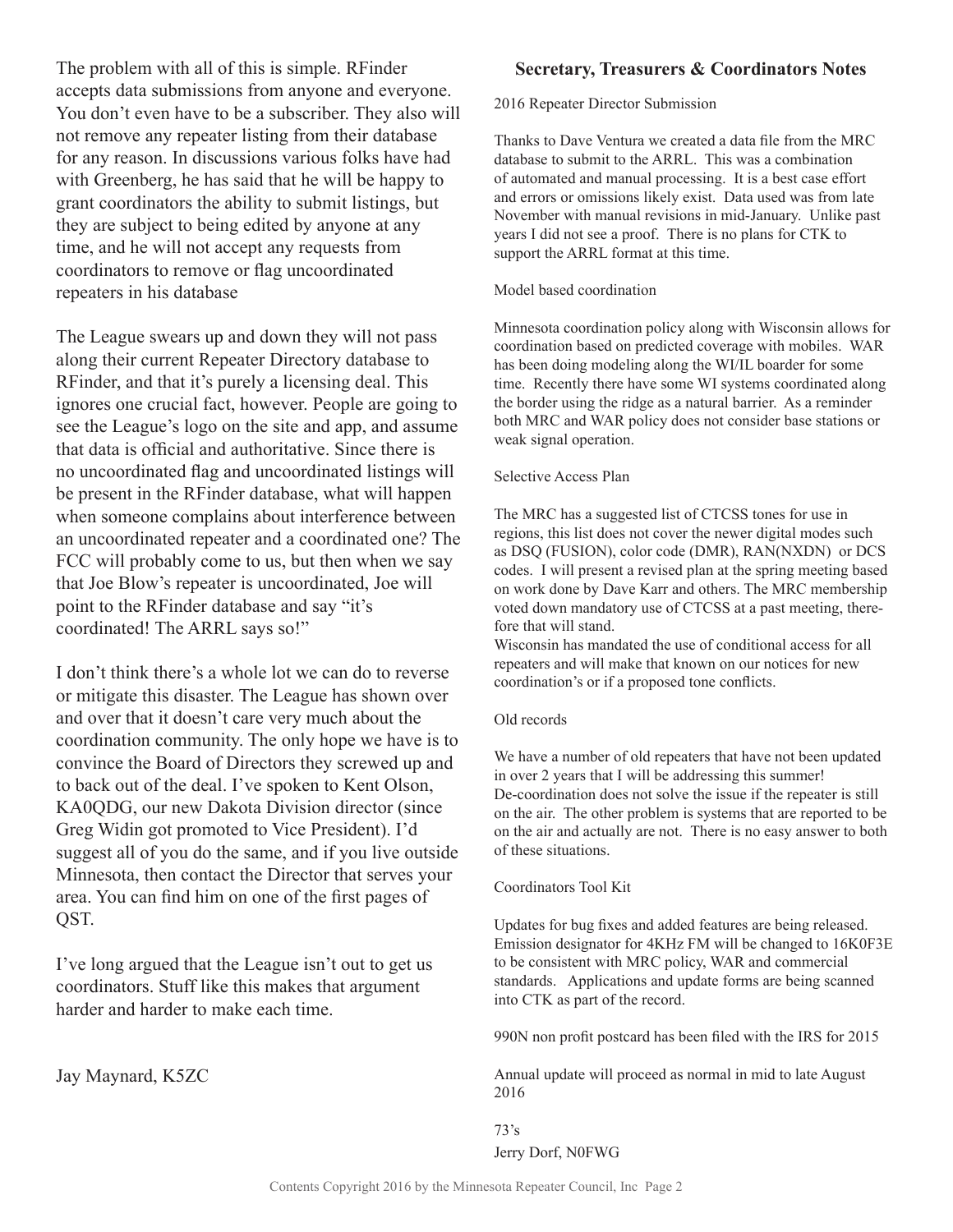## **Minutes of the Minnesota Repeater Council**

Fall meeting held On October 24, 2015 Maple Grove Fire Station 2, Maple Grove MN

Call to order by Vice Chairman Ben Franske at 1:00PM

Quorum was meet with a total of 71 members in good standing on the roster, 22 in attendance of which 6 are non-metro. Introduction of members and officers made.

Meeting transferred to Jay Maynard at 1:05PM

**Chairman's Report:** Jay Maynard K5ZC Nothing to report

**Secretary & Treasurer's report:** Jerry Dorf N0FWG Reports presented to membership in the newsletter, and handout.

**Frequency coordinator:** Jerry Dorf N0FWG Reports presented to membership in the newsletter, and handout.

**New Members:**  Craig Goldbeck, N9ETD Regular member Michael Miller, N0NY Regular member (new trustee for TCFMC) Dwight Gibson, KQ0RS Associate member Peter Gamache, KC0TFB Associate member Steven Kolx, KE0ATX Associate member

Motion made, seconded and passed to accept all new members.

#### **Old Business:**

Coordination policy changes to include regions: Discussion occurred, no objection to continuing listing by regions as defined in the old coordination policy. No objections where heard, policy will modified.

#### **New Business:**

Discussion to release repeater location data.

Motion to create a committee to discuss & investigate the release of location data. Motion passed.

Ben Franske to chair Chris Peterson N9EQ co-chair Jerry Dorf N0FWG as coordinator. The vice chair to send out email to MRC list to notify membership of committee forming and seek additional members.

Chris Peterson N9EQ made a proposal on Critical Resource Allocation. The MRC take action to insure the Amateur Radio Spectrum is efficiently used in accordance with Amateur Radio Principals of fairness.

#### Motion by Chris Peterson and seconded

The first step of this action is to form an MRC committee to study spectrum use and availability. This committee shall:

1. Be comprised of MRC members who are representative of the MRC membership.

- 2. Study spectrum allocation and use within MRC's jurisdiction.
- 3. Research how spectrum is allocated by other coordination bodies.
- 4. Survey the MRC members for input.

5. Report back to the MRC at the spring meeting with their results and recommendations for the consideration of the MRC.

Motion fails 12 opposed, 9 in favor

**Election of officers:** Motions where made for each office and closed.

By acclamation: Vice Chair: Ben Franske, K0BEN Secretary-Treasurer: Jerry Dorf, N0FWG

| Chair: By secret ballot |                     |                   |  |
|-------------------------|---------------------|-------------------|--|
| Jay Maynard K5ZC        | Chris Peterson K9EQ | Peter Clyne AD0MI |  |

**Spring Meeting:** Non Metro location, St Cloud MN? Gordy Hanson, N0ZRD will investigate

Meeting Adjourned at 2:35PM

Jerry Dorf, N0FWG Secretary Treasurer Minnesota Repeater Council, Inc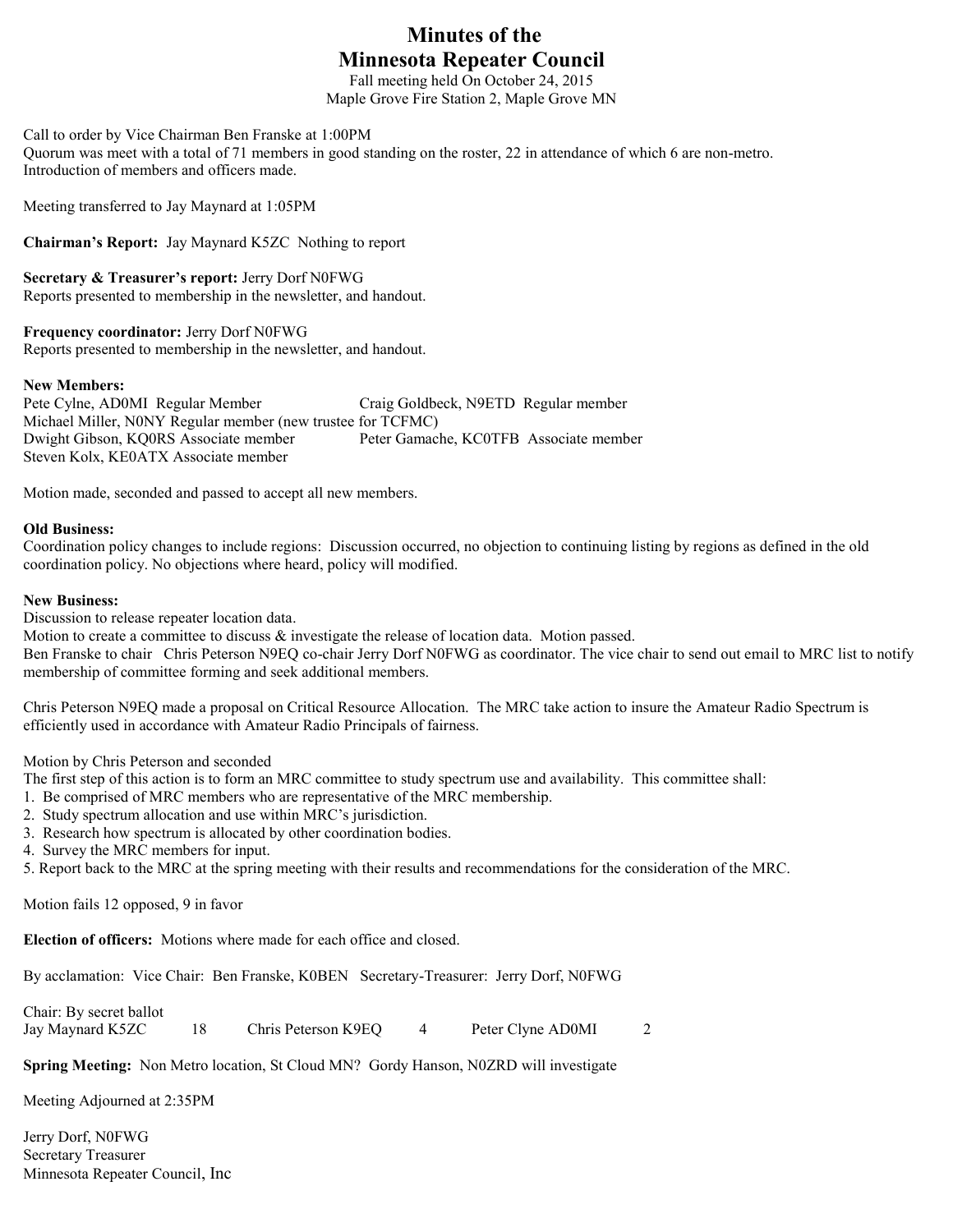# **Minnesota Repeater Council Checking Account March 6, 2016**

| Type       | <b>Description</b>     | <b>Debit</b> | <b>Credit</b> | <b>Balance</b> | <b>Comments</b>               |
|------------|------------------------|--------------|---------------|----------------|-------------------------------|
| <b>DEP</b> | <b>CRAIG GOLDBRECK</b> |              | \$10.00       | \$8,070.36     | <b>REG DUES 2016</b>          |
| <b>DEP</b> | <b>TOM KARNAUSKAS</b>  |              | \$20.00       | \$8,090.36     | <b>REG DUES 2017</b>          |
| <b>DEP</b> | PETE CLYNE             |              | \$20.00       | \$8,110.36     | <b>REG DUES 2016</b>          |
| <b>DEP</b> | <b>STEVEN KOLX</b>     |              | \$10.00       | \$8,120.36     | ASC DUES 2016                 |
| DEP        | PETER GAMACHE          |              | \$5.00        | \$8,125.36     | ASC DUES 2016                 |
| <b>DEP</b> | <b>DWIGHT B GIBSON</b> |              | \$20.00       | \$8,145.36     | ASC DUES 2019                 |
| <b>DEP</b> | <b>CHRIS PETERSEN</b>  |              | \$50.00       | \$8,195.36     | <b>REG DUES 2019</b>          |
| <b>DEP</b> | Richard H Jackson      |              | \$10.00       | \$8,205.36     | ASC DUES 2017                 |
| <b>DEP</b> | <b>PAUL EMEOTT</b>     |              | \$20.00       | \$8,225.36     | REG DUES 2016                 |
| <b>DEP</b> | <b>MATT ARTHUR</b>     | \$           | 10.00         | \$8,235.36     | <b>REG DUES 2016</b>          |
| <b>DEP</b> | RODNEY FREEBORG        |              | \$20.00       | \$8,255.36     | <b>REG DUES 2017</b>          |
| DEP        | <b>KEVIN SAUER</b>     |              | \$10.00       | \$8,265.36     | <b>REG DUES 2016</b>          |
| <b>DEP</b> | <b>BRUCE WILLIAMS</b>  |              | \$10.00       | \$8,275.36     | REG DUES 2016                 |
| DEP        | Don Burgess            |              | \$20.00       | \$8,295.36     | <b>REG DUES 2017</b>          |
| Debit      | Postmaster             | \$49.00      |               | \$8,246.36     | Postage Spring News / general |
|            |                        |              |               |                |                               |

Notes:

1. New & pending memberships checks have been deposited to avoid the past "Stale Check" problems.

2. The date in the comment field shows dues paid to the end of that year.

**Waiting list**

| Name<br>Alan Knutson               | Call<br>WB0ZKB | Group          | Band Use<br>2M | <b>DSTAR</b>        | Location<br>Chaska/West | Date.<br>04/28/07    |  |
|------------------------------------|----------------|----------------|----------------|---------------------|-------------------------|----------------------|--|
| Paul Emeott<br>Ross DeMeyere W0ANA | KOL AV         | Anoka RACES 2M | 2M             | FM.<br><b>DSTAR</b> | Gem Lake<br>Anoka       | 10/19/09<br>03/03/11 |  |

#### **New Coordinations**

| <b>RPTLOCAT</b>        | <b>RPTCALL</b>     | <b>RPTOUT</b> | <b>RPTRSPON</b>             | <b>CORDATE</b> | <b>STATUS</b> |
|------------------------|--------------------|---------------|-----------------------------|----------------|---------------|
| <b>BLOOMINGTON</b>     | KD0CL              | 443.1750      | <b>RANDY G WENDEL</b>       | 2/21/2016      | <b>CNST</b>   |
| <b>CENTER CITY</b>     | N <sub>0</sub> GOI | 443.6250      | <b>TERRY LONDROCHE</b>      | 1/9/2016       | <b>CNST</b>   |
| WHITE BEAR LAKE        | K0LTZ              | 443.1500      | <b>FRANCIS HUSNIK</b>       | 1/3/2016       | <b>CNST</b>   |
| <b>ROCHESTER</b>       | <b>K0UC</b>        | 443.0000      | <b>BRADY PALMQUIST</b>      | 12/16/2015     | <b>CNST</b>   |
| <b>RICHFIELD</b>       | KG0BP              | 444.8500      | <b>CHRIS PETERSON</b>       | 12/9/2015      | <b>OTA</b>    |
| <b>CROSBY</b>          | W0UJ               | 444.9250      | BRAINERD AREA ARC           | 12/5/2015      | <b>OTA</b>    |
| <b>BRAINARD</b>        | W0UJ               | 146.7000      | BRAINERD AREA ARC           | 12/5/2015      | <b>OTA</b>    |
| <b>BRAINERD</b>        | W0UJ               | 145.1300      | BRAINERD AREA ARC           | 12/5/2015      | <b>OTA</b>    |
| <b>CROSBY</b>          | <b>WOUJ</b>        | 147.2250      | <b>BRAINERD AREA ARC</b>    | 12/5/2015      | <b>OTA</b>    |
| <b>GILBERT</b>         | NT0B               | 147.1500      | <b>MESABI WIRELESS A</b>    | 11/23/2015     | <b>OTA</b>    |
| <b>DAYTON</b>          | <b>AD0MI</b>       | 443.2500      | PETE CLYNE                  | 11/19/2015     | <b>OTA</b>    |
| <b>DAYTON</b>          | KA0KMJ             | 442.8500      | <b>JOHN CZECH</b>           | 11/7/2015      | <b>OTA</b>    |
| <b>SPRING LAKE PAR</b> | N8AGJ              | 443.8750      | <b>ROCK A BAZZLE</b>        | 11/7/2015      | <b>CNST</b>   |
| NORTH BRANCH           | K <sub>0</sub> GOI | 147.3150      | <b>TERRY LONDROCHE</b>      | 9/26/2015      | <b>OTA</b>    |
| <b>OAKDALE</b>         | N0YNT              | 443.4250      | <b>MATTHEW GENELIN</b>      | 9/10/2015      | <b>OTA</b>    |
| <b>HOKAH</b>           | N9ETD              | 147.0900      | <b>CRAIG GOLDBECK</b>       | 9/9/2015       | <b>OTA</b>    |
| <b>SILVER LAKE</b>     | KB0WJP             | 443,4000      | <b>CROW RIVER AMATE</b>     | 9/8/2015       | <b>OTA</b>    |
| <b>BURNSVILLE</b>      | N <sub>0</sub> AGI | 443.1250      | NAGI PUNYAMURTHULA 3/21/16# |                | <b>PROP</b>   |
| <b>CHANDLER</b>        | <b>WODRK</b>       | 147.3600      | RANDY DONAHUE               | 3/21/16#       | <b>PROP</b>   |
| <b>COLOGNE</b>         | <b>KB0FXK</b>      | 443.9250      | <b>TERRY ZELLMAN</b>        | 3/13/16#       | <b>PROP</b>   |
| <b>FARIBAULT</b>       | N0AGI              | 442.1750      | NAGI PUNYAMURTHULA 3/13/16# |                | <b>PROP</b>   |
| <b>FULDA</b>           | <b>WODRK</b>       | 444.5500      | <b>RANDY DONAHUE</b>        | 3/28/16#       | <b>PROP</b>   |
| <b>GAYLORD</b>         | <b>KC0QNA</b>      | 146.8050      | <b>DON BURGESS</b>          | 3/23/16#       | <b>PROP</b>   |
| <b>MOORHEAD</b>        | W0JPJ              | 442.5000      | <b>JAROD JACOBSEN</b>       | 3/27/16#       | <b>PROP</b>   |
|                        |                    |               |                             |                |               |

Contents Copyright 2016 by the Minnesota Repeater Council, Inc Page 4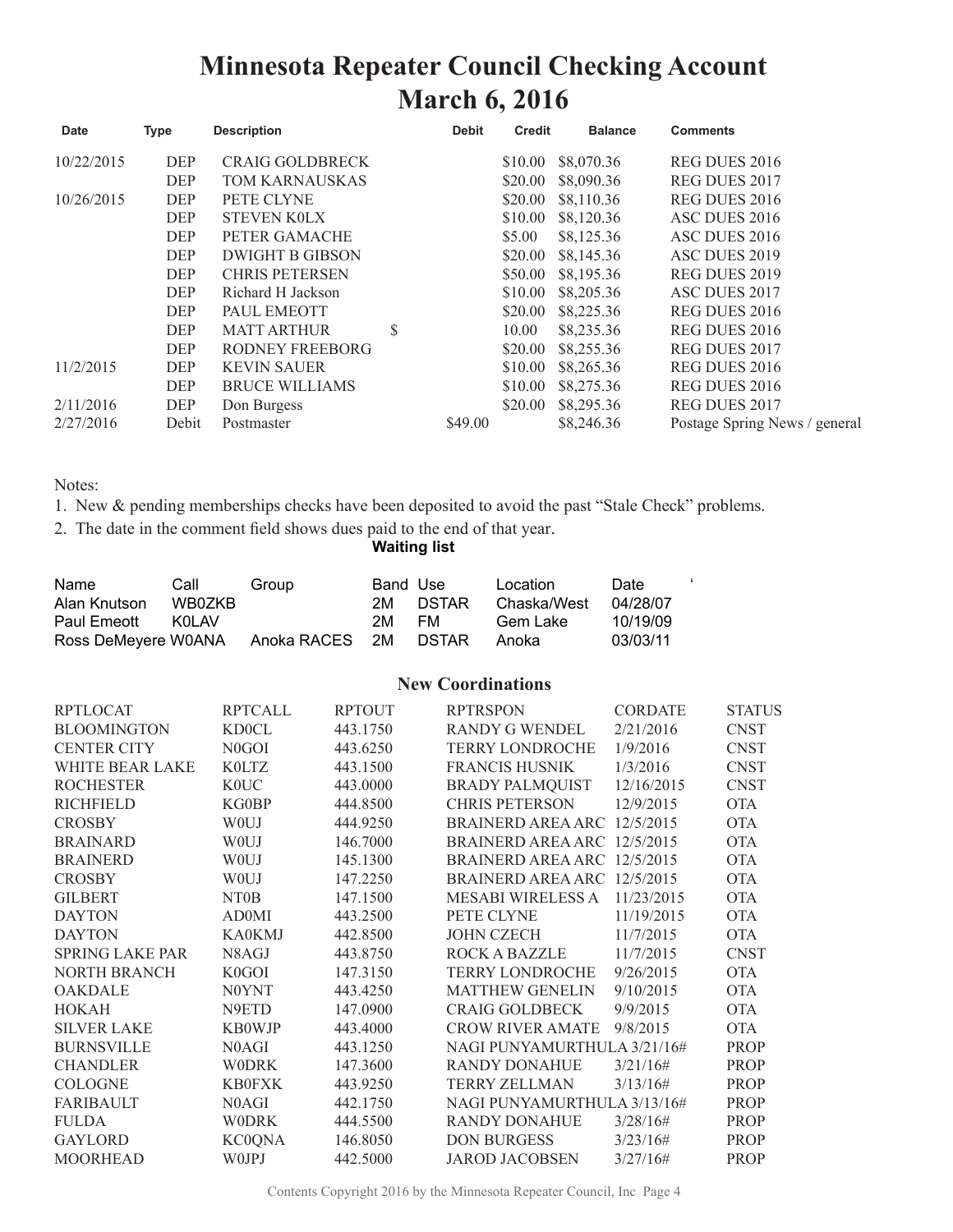# *Minnesota Repeater Council*

**Membership and Renewal application form** 

|                                                                                                                                                                                                                                          | <b>Trustee information (MRC Main Contact).</b>                                                                                   |                                                                                                                                                                                                       |
|------------------------------------------------------------------------------------------------------------------------------------------------------------------------------------------------------------------------------------------|----------------------------------------------------------------------------------------------------------------------------------|-------------------------------------------------------------------------------------------------------------------------------------------------------------------------------------------------------|
|                                                                                                                                                                                                                                          |                                                                                                                                  |                                                                                                                                                                                                       |
|                                                                                                                                                                                                                                          |                                                                                                                                  |                                                                                                                                                                                                       |
|                                                                                                                                                                                                                                          |                                                                                                                                  |                                                                                                                                                                                                       |
|                                                                                                                                                                                                                                          |                                                                                                                                  | State: $\angle$ Zip: $\angle$                                                                                                                                                                         |
|                                                                                                                                                                                                                                          | Club or alternate contact/mailing address.                                                                                       |                                                                                                                                                                                                       |
| Callsign: Name: Name: Name: Name: Name: Name: Name: Name: Name: Name: Name: Name: Name: Name: Name: Name: Name: Name: Name: Name: Name: Name: Name: Name: Name: Name: Name: Name: Name: Name: Name: Name: Name: Name: Name: Na           |                                                                                                                                  |                                                                                                                                                                                                       |
| Phone: <u>Address:</u> Address: <u>Address:</u> Address: Address: Address: Address: Address: Address: Address: Address: Address: Address: Address: Address: Address: Address: Address: Address: Address: Address: Address: Address: Addr |                                                                                                                                  |                                                                                                                                                                                                       |
|                                                                                                                                                                                                                                          |                                                                                                                                  |                                                                                                                                                                                                       |
| <b>Type of Application:</b><br>Regular Membership<br>Dues \$10.00 year                                                                                                                                                                   | Renewal [ ] New membership [ ] Trustee Change [ ]<br>Organization or individual who is operating a Amateur Repeater Station on a | Database Update [ ]<br>frequency coordinated by the MRC. Has one vote at all meetings. Receives all mailings.                                                                                         |
| Associate Member<br>Dues \$5.00 year                                                                                                                                                                                                     | Receives all mailings.                                                                                                           | Organization or individual with a active interest in constructing an Amateur Radio Repeater station<br>or in the activities of the MRC. Can participate in the activities of the MRC but has no vote. |
| Newsletter<br>Dues \$5.00                                                                                                                                                                                                                | Receives one copy of MRC newsletter for 1 year.<br>Or download for free from the MRC webpage                                     |                                                                                                                                                                                                       |
| Signed: Repeater Trustee/Regular Member                                                                                                                                                                                                  |                                                                                                                                  | Date:                                                                                                                                                                                                 |
| Mail all Applications and dues to:<br>Minnesota Repeater Council<br>Jerry Dorf, N0FWG Secretary/Treasurer<br>601 Sunset Street<br>Buffalo MN 55313<br>763-682-2169<br>jerryd@jerryd.net                                                  | Total Amount:<br>$Check \#:\_$<br>Name on Check:                                                                                 | Other Info:                                                                                                                                                                                           |
|                                                                                                                                                                                                                                          |                                                                                                                                  |                                                                                                                                                                                                       |